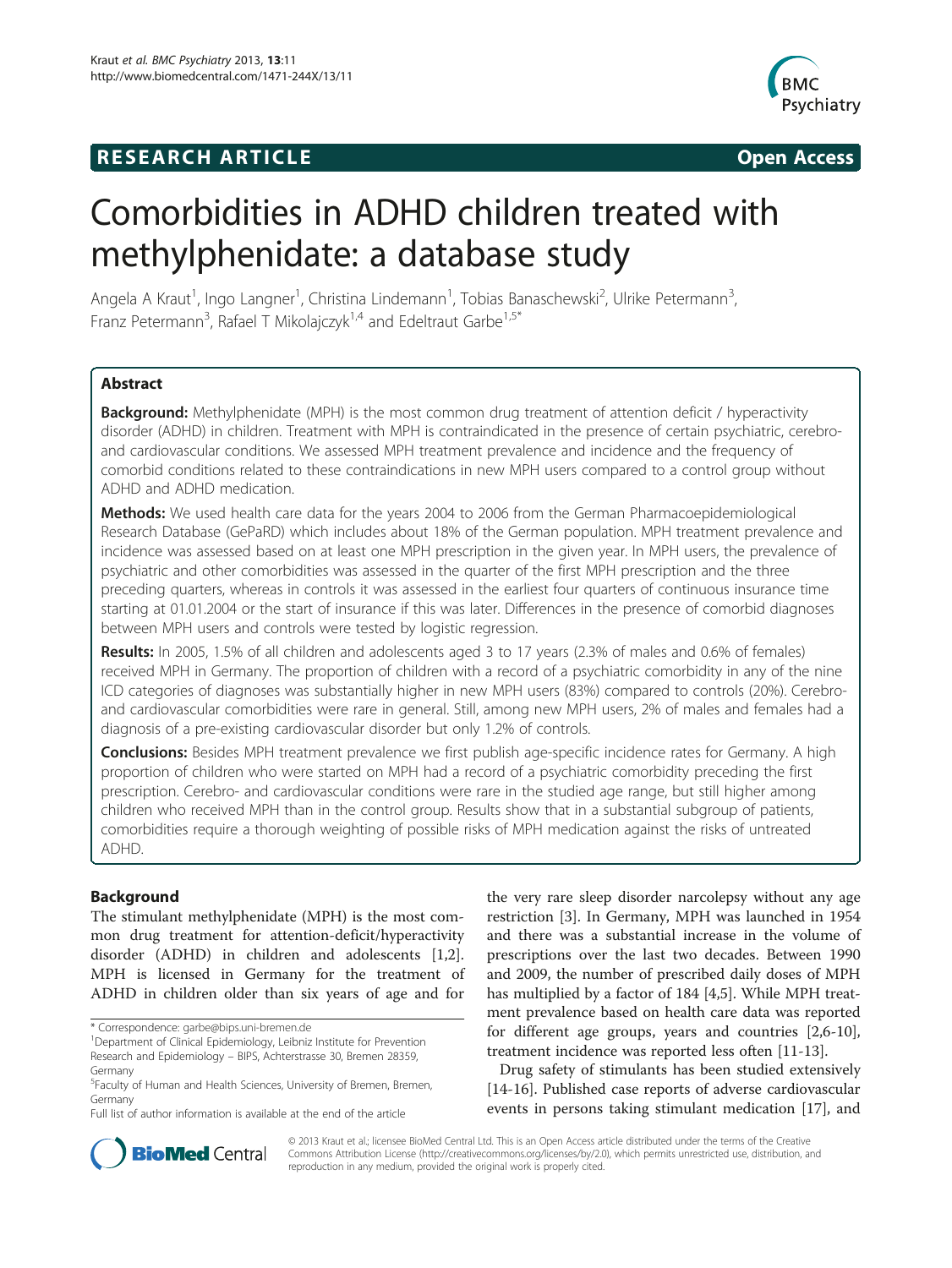the well-described effect of these agents to elevate blood pressure and heart rate [[16](#page-8-0),[18,19](#page-8-0)], have led to public health and regulatory concerns regarding the cerebroand cardiovascular safety [\[20\]](#page-8-0). While cardio- and cerebrovascular conditions are generally rare in childhood, it is well established that psychiatric comorbidity is considerable in children diagnosed with ADHD [\[21,22\]](#page-8-0).

A safety evaluation of MPH-containing medicines requested by the European Commission and conducted by the European Medicines Agency (EMA) has resulted in a revised list of contraindications which, amongst others, includes pre-existing cerebrovascular, cardiovascular and psychiatric conditions, glaucoma, phaeochromocytoma and hyperthyroidism [\[23,24](#page-8-0)]. This safety evaluation has led to a Europe-wide standardisation of the information contained in the Summary of Product Characteristics (SPC) for MPH-containing products, which were implemented in Germany by mid-2009. The investigation of the prevalence of co-morbid conditions newly contraindicated in ADHD children who receive MPH provides an estimation of the magnitude of possibly affected children by the EMA safety evaluation.

The aim of the current study was to assess the prevalence and incidence of MPH prescribing and the extent of pre-existing comorbidity at the time of the first MPH prescription in comparison to a control group without MPH and without ADHD preceding the EMA referral. The specific aims were: 1) to estimate MPH treatment prevalence and incidence in children and adolescents aged 3 to 17 years in Germany 2) to compare the prevalence of psychiatric and other relevant comorbidities in MPH users with a control group.

# Methods

# Data source

This study was based on data from the German Pharmacoepidemiological Research Database (GePaRD) [\[25](#page-8-0)]. GePaRD consists of records of four statutory health insurance companies (SHIs) and comprises data of more than 15 million insurance members of all ages (approximately 18% of the German population). The database covers all regions of Germany and includes demographic information and information on hospitalisations, outpatient care and outpatient prescriptions. All diagnoses are coded according to the German Modification of the International Classification of Diseases,  $10^{th}$  Revision (ICD-10-GM). Outpatient diagnoses are accompanied by an indicator for their diagnostic certainty with the specifications 'certain', 'history of', 'suspicion of' and 'exclusion of'. Outpatient diagnoses can only be allocated to a quarter of the year, since outpatient physician visits are reimbursed quarterly. Statutory health insurance is mandatory in Germany except for persons above a relatively high income threshold who are permitted to choose private health insurance instead. However, also persons above the income threshold can choose to remain in statutory health insurance as it provides free membership for family members without an income of their own. In total, about 90% of the German population is insured in one of several statutory health insurance companies. Preliminary analyses regarding the age and sex distribution, the number of hospital admissions and drug use have shown the database to be adequately representative of information published in official statistics [[25\]](#page-8-0). The current study was based on data for the years 2004 to 2006, since more recent data were not available for all four SHIs at the time of the analysis.

In Germany, the use of health insurance data for scientific research is regulated by the Code of Social Law (SGB X). Approval for the use of the data for this project was granted by all SHIs that contributed data, the Federal Ministry of Health, and the Senate of the Federal State of Bremen. No informed consent was required as the analysis is based on routinely collected, pseudonymised data. The data is not publicly available but other institutions could apply for the data to the respective SHIs.

### Study design and measures

For the inclusion of a child into the study, the following three conditions had to be satisfied: (1) valid information on year of birth and sex; (2) age between 3 and 17 years in the respective year; (3) residence in Germany. Sex- and age-specific MPH treatment prevalence and incidence were calculated for 2005 and 2006. All MPH prescriptions were identified using the anatomic-therapeutic-chemical (ATC) classification code N06BA04.

# Assessment of MPH treatment prevalence

For the assessment of MPH treatment prevalence, all insurees who were insured at least one day in the respective study year were included. The number of insurees for whom at least one MPH prescription was filled in the respective year was divided by all insurees ever insured during that year.

#### Assessment of MPH treatment incidence

We included those persons in the analysis who were continuously insured for at least 366 days between 01.01.2004 and 31.12.2006 and did not have an MPH prescription in the first 12 months of their insurance period. Incident MPH users were those who had at least one MPH prescription in 2005 or 2006. We determined MPH treatment incidence as cumulative incidence by dividing the number of incident MPH users by the total number of insured persons stratified by age and sex for the years 2005 and 2006.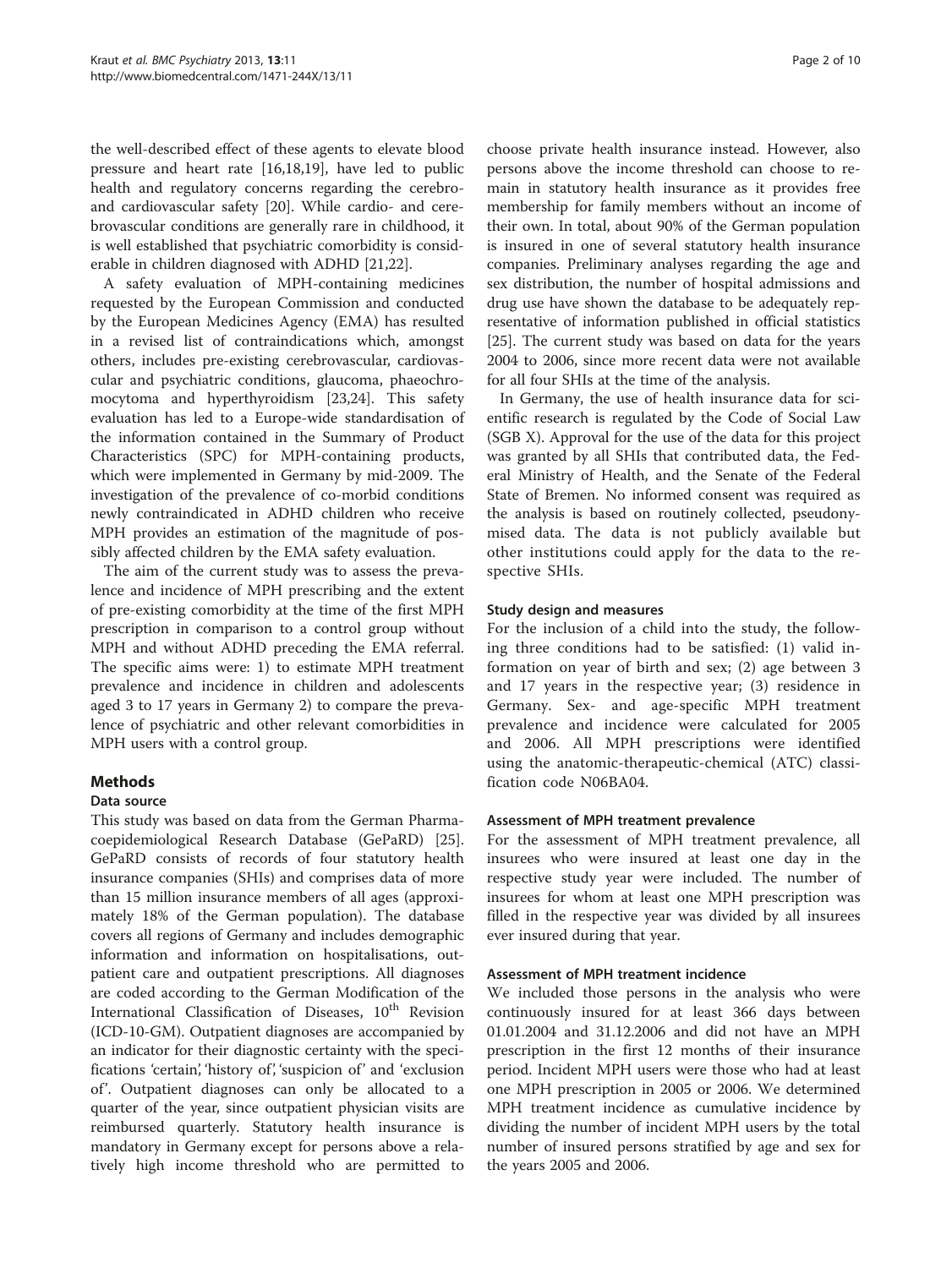#### Assessment of comorbidities

For the assessment of differences in comorbidity, we compared comorbid disorders in incident MPH users with those of a control group. In MPH users, we assessed comorbidity in the quarter of the first MPH prescription and the three preceding quarters. As control group we selected insurees who did not fill a prescription for MPH or atomoxetine and who had no diagnosis of hyperkinetic disorders (ICD-10-GM code F90) during the entire study period. Comorbidity in the control group was assessed in the earliest four quarters of continuous insurance time starting at 01.01.2004 or the start of insurance if this was later.

For the analysis of comorbidities we included hospital and outpatient diagnoses, but excluded outpatient diagnoses recorded as 'exclusion of', 'sus picion of' or 'history of'. The assessment of psychiatric comorbidity included all ICD-10-GM codes for mental and behavioural disorders apart from the codes F00-F09 which refer to dementia and other organic mental disorders. Psychiatric comorbidities were stratified according to the upper-level groups of the ICD-10 classification scheme (F10-F19, F20-F29, F30-F39, F40-F48, F50-F59, F60-F69, F70-F79, F80-89, F91-F98, and F99). Of these, the frequency of the psychiatric disorders bipolar affective disorder (F31), depression including depressive episode and recurrent depressive disorder (F32 and F33), generalized anxiety disorder (F41.1), conduct disorder (F91) and oppositional defiant disorder (F91.3) was determined individually. Further, comorbid conditions which were listed as contraindications by the European Medicines Agency (EMA) were assessed [[23](#page-8-0)]. A full list of ICD-10-GM codes included for the assessment of comorbidity is available on request.

# Statistical analysis

For the MPH treatment prevalence and incidence estimates 95% confidence intervals (95% CI) were calculated following the method recommended by Newcombe and Altman [\[26](#page-8-0)]. To obtain representative prevalence and incidence estimates for the German population, sex- and age-specific estimates were weighted by corresponding population weights for Germany, derived from the German Federal Statistical Office [\[27](#page-8-0)]. Logistic regression adjusting for age as categorical variable in one-year age groups was used to calculate p-values for differences in the presence of comorbid diagnoses between users and the control group. P-values of 0.05 or smaller were regarded statistically significant. All statistical analyses were conducted using the statistical program package SAS version 8.2.

## Results

#### MPH treatment prevalence and incidence

In total, 2,150,362 insurees aged 3 to 17 years were included for the estimation of MPH treatment prevalence and about the same number of children (N=2,089,877) for the estimation of MPH treatment incidence. The overall treatment prevalence for the 3- to 17-year-old population of Germany was 14.7 per 1,000 insurees in 2005 and 16.9 per 1,000 insurees for 2006 and was about four times higher for males than for females (Table [1](#page-3-0)).

When treatment prevalence was further stratified by age, boys showed a marked increase from the age of 6 with a peak prevalence at age 11, followed by a steep decrease from the age of 13 years. For girls, the population receiving MPH increased from the age of 6 to a maximum at the age of 10 and slightly decreased thereafter. For males, the peak prevalence at age 11 was 44.8 and 49.9 per 1,000 insurees in 2005 and 2006, respectively. For girls, the peak prevalence at age 10 was 11.5 per 1000 insurees in 2005 and 13.4 per 1,000 insurees in 2006. The treatment prevalence was somewhat higher in 2006 than in 2005, which was more marked for males (Figure [1](#page-3-0)).

The initiation of MPH treatment stratified by age and sex revealed a similar picture. For boys, the incidence of MPH treatment was 6.7 per 1,000 male insurees for 2005 (7.2 per 1,000 insurees for 2006) and 1.9 per 1,000 female insurees in 2005 (2.2 per 1,000 insurees for 2006). The MPH treatment incidence peaked at age 9 for both sexes (Figure [2\)](#page-4-0). Differences between the two years were more marked for boys than for girls.

#### **Comorbidity**

Overall, psychiatric comorbidity was statistically significantly higher in incident users of MPH than in controls for all included diagnostic groups, including the very rare disorders 'mental and behavioural disorders due to psychoactive substance use', 'schizophrenia, schizotypal and delusional disorders' and 'unspecified mental disorders'. About half of all incident MPH users had a diagnosis of disorders of psychological development and also about one half had a diagnosis of 'Behavioral and emotional disorders with onset usually occurring in childhood and adolescence'. 'Neurotic, stress related and somatoform disorders' were the third most common psychiatric comorbidity in MPH users, followed by the specific category 'conduct disorder'. Diagnoses of the other specific psychiatric comorbidities 'bipolar affective disorder', 'depression', and 'oppositional defiant disorder' were present in less than four percent of MPH users and in about one percent or less of controls (Table [2\)](#page-4-0).

The physical comorbidities included in this analysis were quite rare, with most of them present in less than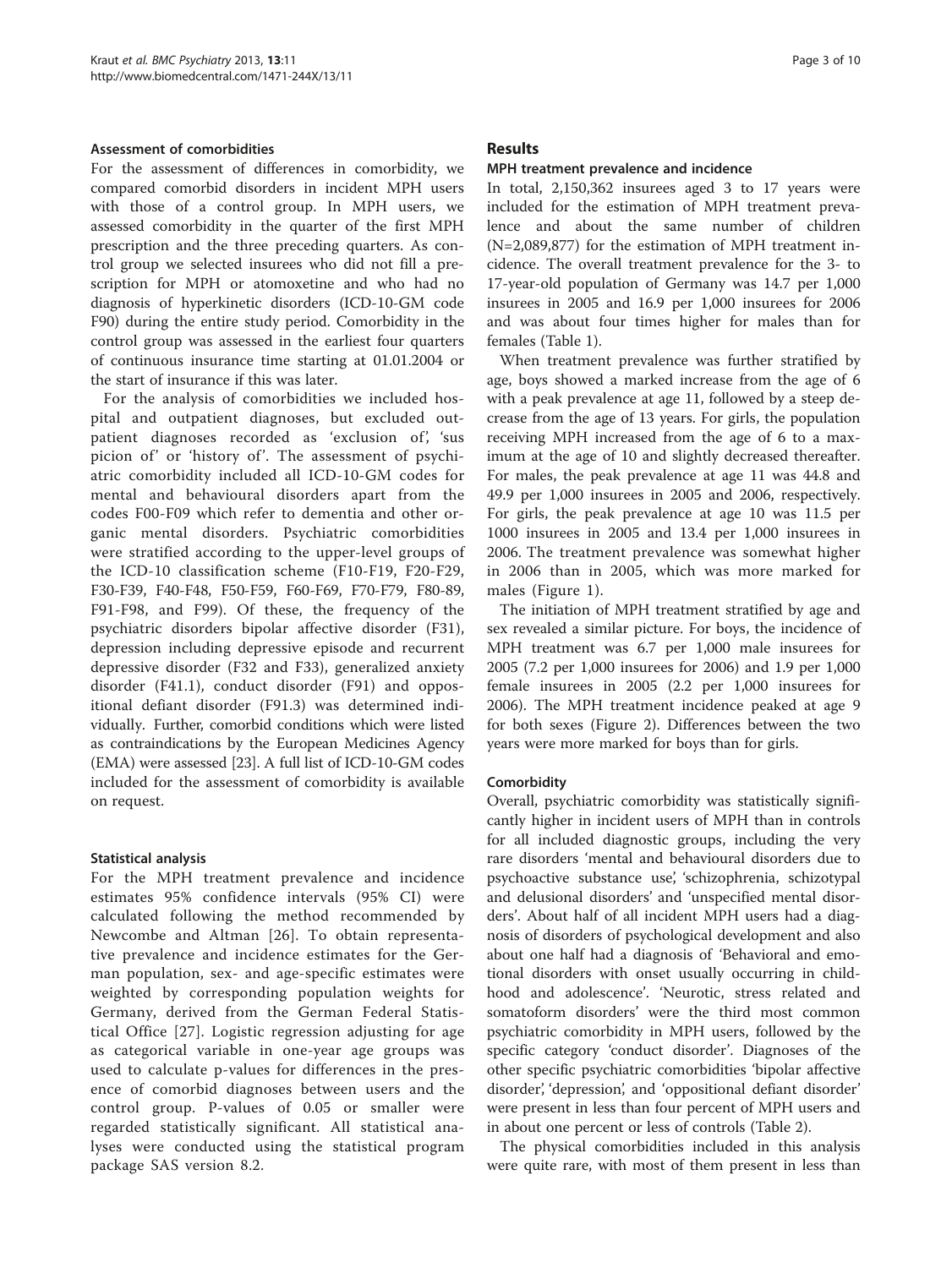|                       | Year | Male (95% CI)       | Female (95% CI)     | Total (95% CI)      |
|-----------------------|------|---------------------|---------------------|---------------------|
| Treatment prevalence' | 2005 | 23.35 (23.05-23.65) | 5.50 (5.35-5.65)    | 14.66 (14.49-14.83) |
|                       | 2006 | 26.70 (26.38-27.02) | $6.59(6.43-6.75)$   | 16.90 (16.72-17.09) |
| Treatment incidence'  | 2005 | $6.65(6.48-6.81)$   | $1.87(1.78-1.96)$   | 4.32 (4.23-4.41)    |
|                       | 2006 | 7.20 (7.03-7.37)    | $2.16(2.07 - 2.26)$ | 4.75 (4.65-4.84)    |

<span id="page-3-0"></span>Table 1 Prevalence and incidence of methylphenidate treatment per 1,000 children and adolescents aged 3 to 17 years in 2005 and 2006

<sup>1</sup> Weighted for the German population aged 3 to 17 years in the respective year, taking age and federal state into account.

1% in both, incident users and controls. The most common physical comorbidities were pre-existing cardiovascular disorders, followed by hyperthyroidism and haemodynamically significant heart disease and were statistically significantly more common in incident MPH users compared to controls. Most other cardiovascular comorbidities showed no differences between MPH users and controls. The prevalence of glaucoma was similar in both groups. No diagnoses of cerebral aneurism or pheochromocytoma could be identified in our study (Table [3\)](#page-5-0).

# **Discussion**

With this study, we complement previous studies based on health care data and provide prevalence and incidence of MPH treatment in children and adolescents in Germany using a large health care database. Our study showed that the prevalence of psychiatric comorbidities is considerably higher in MPH users compared to controls, whereas the differences for physical comorbidities were less pronounced.

# MPH treatment prevalence

For Germany, MPH treatment prevalence was reported in two regional [\[2,8](#page-8-0)] and one national study [\[6\]](#page-8-0), each based on data from a single health insurance company.

Our findings which are based on data from four health insurance companies covering all parts of Germany are in accordance with those of the national study [[6\]](#page-8-0), which reported a treatment prevalence of 1.7% overall and of 2.7% for males and of 0.7% for females in children aged 0 to 17 years in 2006. Another study based on data from the Federal State Mecklenburg-West Pomerania reported a total MPH treatment prevalence of 1.4% in 0- to 15-yearold children in 2001 [[8\]](#page-8-0). A lower MPH treatment prevalence of 1.1% was also reported from Hesse in 2007, with an estimate of 1.7% for boys and 0.4% for girls under the age of 18 [\[2](#page-8-0)]. These lower prevalence estimates in Mecklenburg-West Pomerania and Hesse may indicate regional variations in MPH treatment in Germany [[8](#page-8-0)]. In our study, treatment prevalence increased steadily from age 6 to age 11, which was also observed in the study from Hesse [[2\]](#page-8-0). Males had a four times higher treatment prevalence than females which equates to their about fourfold higher prevalence of ADHD diagnosis [[28\]](#page-8-0).

# MPH treatment incidence

Treatment incidence overall was 4.75 per 1000 children and adolescents in 2006 and was 3.3-fold higher in male than in female children. No comparable estimates for MPH treatment incidence have been reported for

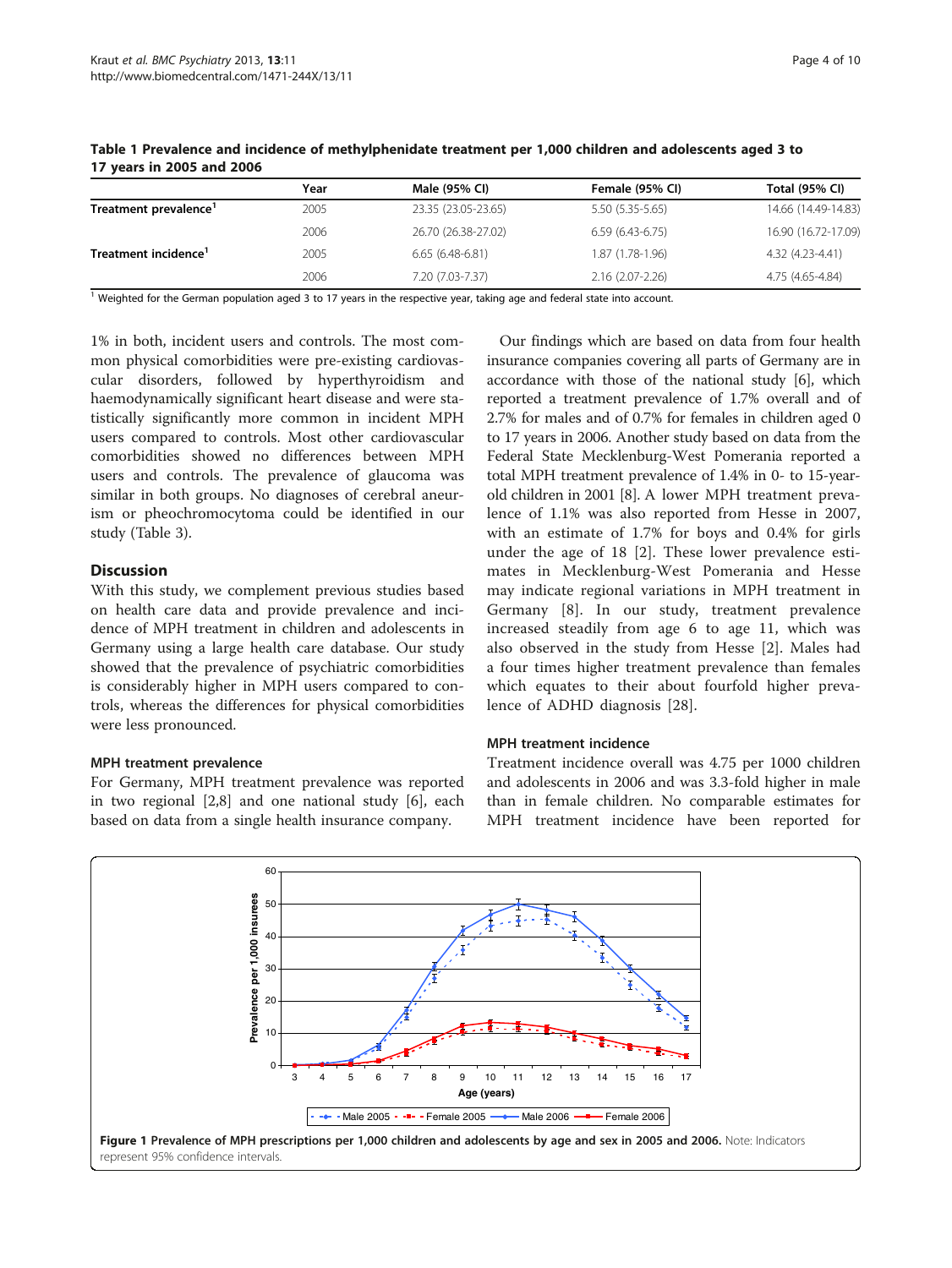<span id="page-4-0"></span>

Germany. A nationwide Icelandic study based on prescription data of children aged 0 to 17 years found an incidence of 5.4 per 1,000 children for stimulants and atomoxetine combined for the year 2006 which was 2.5 times higher in boys than in girls [[10\]](#page-8-0). A study from the United States (US) based on Medicaid data reported that 8.9 per 1,000 children and youths below the age of twenty were newly started on any ADHD drug in 2003 to 2004 [\[13\]](#page-8-0). This might indicate a different prescribing behaviour in the US. Another study from the Netherlands which was based on a sample of pharmacy medication histories reported an incidence of ADHD

| Table 2 Frequency of psychiatric comorbidities in incident methylphenidate users and controls in 2005 to 2006 |  |
|---------------------------------------------------------------------------------------------------------------|--|
|---------------------------------------------------------------------------------------------------------------|--|

|                                                                                                                         | <b>Males</b>                                  |                                          |                    | <b>Females</b>                               |                                            |             |
|-------------------------------------------------------------------------------------------------------------------------|-----------------------------------------------|------------------------------------------|--------------------|----------------------------------------------|--------------------------------------------|-------------|
| Diagnostic Group (ICD-10-German Modification                                                                            | Incident users<br>$(N=13,460)\%$ <sup>1</sup> | Controls<br>$(N=978,790)\%$ <sup>1</sup> | <b>P-</b><br>value | Incident users<br>$(N=3,837)\%$ <sup>1</sup> | Controls<br>$(N=1,000,300)\%$ <sup>1</sup> | P-<br>value |
| Codes)                                                                                                                  |                                               |                                          |                    |                                              |                                            |             |
| Mental and behavioural disorders (F10-F99) <sup>2</sup>                                                                 | 82.52                                         | 21.53                                    | < 0.01             | 82.28                                        | 18.64                                      | < 0.01      |
| Mental and behavioural disorders due to psychoactive<br>substance use (F10-F19)                                         | 0.81                                          | 0.30                                     | < 0.01             | 1.15                                         | 0.34                                       | < 0.01      |
| Schizophrenia, schizotypal and delusional disorders<br>(F20-F29)                                                        | 0.35                                          | 0.06                                     | < 0.01             | 0.47                                         | 0.07                                       | < 0.01      |
| Mood [affective] disorders (F30-F39)                                                                                    | 3.87                                          | 0.48                                     | < 0.01             | 5.40                                         | 0.69                                       | < 0.01      |
| Bipolar affective disorder (F31)                                                                                        | 0.01                                          | 0.00 <sup>3</sup>                        | 0.03               | 0.08                                         | 0.01                                       | < 0.01      |
| Depression (F32, F33)                                                                                                   | 2.54                                          | 0.33                                     | < 0.01             | 3.62                                         | 0.55                                       | < 0.01      |
| Neurotic, stress-related and somatoform disorders<br>(F40-F48)                                                          | 19.81                                         | 3.58                                     | < 0.01             | 25.70                                        | 4.88                                       | < 0.01      |
| Generalized anxiety disorder (F41.1)                                                                                    | 0.57                                          | 0.18                                     | < 0.01             | 1.09                                         | 0.23                                       | < 0.01      |
| Behavioural syndromes associated with physiological<br>disturbances and physical factors (F50-F59)                      | 5.04                                          | 1.18                                     | < 0.01             | 6.18                                         | 1.49                                       | < 0.01      |
| Disorders of adult personality and behaviour (F60-F69)                                                                  | 10.36                                         | 1.11                                     | < 0.01             | 9.59                                         | 1.11                                       | < 0.01      |
| Mental retardation (F70-F79)                                                                                            | 3.80                                          | 0.58                                     | < 0.01             | 5.08                                         | 0.44                                       | < 0.01      |
| Disorders of psychological development (F80-F89)                                                                        | 52.25                                         | 13.87                                    | < 0.01             | 48.45                                        | 9.90                                       | < 0.01      |
| Behavioural and emotional disorders with onset usually<br>occurring in childhood and adolescence <sup>2</sup> (F91-F98) | 55.94                                         | 6.03                                     | < 0.01             | 54.29                                        | 4.38                                       | < 0.01      |
| Conduct disorder (F91)                                                                                                  | 14.78                                         | 1.15                                     | < 0.01             | 11.02                                        | 0.81                                       | < 0.01      |
| Oppositional defiant disorder (F91.3)                                                                                   | 3.65                                          | 0.18                                     | < 0.01             | 3.08                                         | 0.11                                       | < 0.01      |
| Unspecified mental disorder (F99)                                                                                       | 1.11                                          | 0.20                                     | < 0.01             | 1.59                                         | 0.26                                       | < 0.01      |

<sup>1</sup> Percentages add up to more than 100% since insurees could have more than one type of comorbidity.

<sup>2</sup> Codes for hyperkinetic disorders (F90.x) were excluded from this group.

<sup>3</sup> The percentage of male controls with a respective diagnosis was 0.004 (N=41).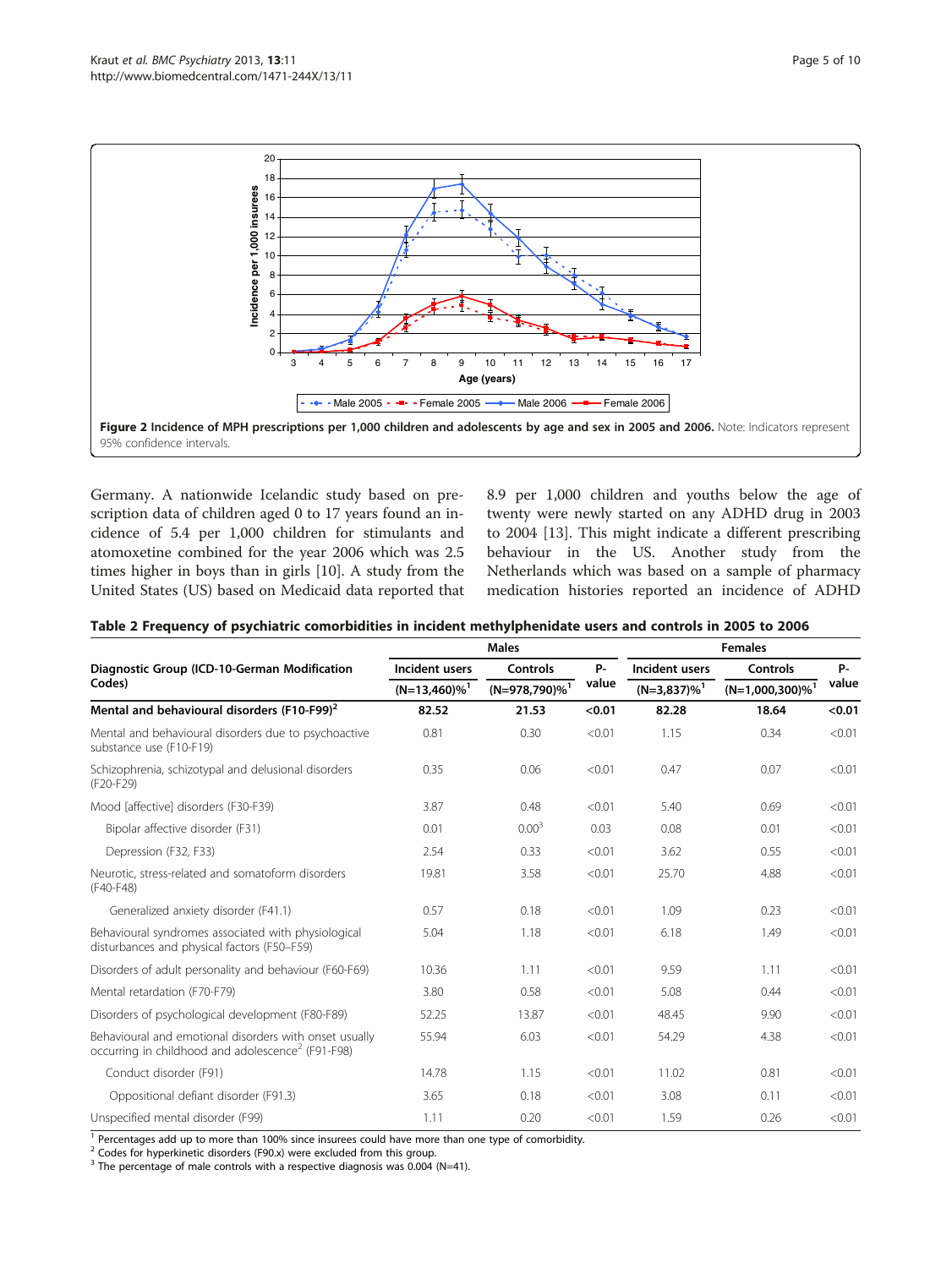|                                          | Male                        |                              |         | Female                     |                                |         |  |
|------------------------------------------|-----------------------------|------------------------------|---------|----------------------------|--------------------------------|---------|--|
| <b>Diagnostic Group</b>                  | Incident users              | <b>Controls</b>              | P-value | Incident users             | <b>Controls</b>                | P-value |  |
|                                          | $(N=13,460)\%$ <sup>1</sup> | $(N=978,790)\%$ <sup>1</sup> |         | $(N=3,837)\%$ <sup>1</sup> | $(N=1,000,300)\%$ <sup>1</sup> |         |  |
| Pre-existing cardiovascular disorders    | 2.00                        | 1.24                         | < 0.01  | 2.06                       | 1.18                           | < 0.01  |  |
| Angina pectoris                          | 0.13                        | 0.19                         | 0.34    | 0.16                       | 0.18                           | 0.90    |  |
| Arterial occlusive disease               | 0.01                        | 0.02                         | 0.98    | 0.08                       | 0.03                           | 0.04    |  |
| Potentially life threatening arrhythmias | 0.51                        | 0.17                         | < 0.01  | 0.57                       | 0.14                           | < 0.01  |  |
| Cardiomyopathy                           | 0.10                        | 0.05                         | 0.02    | 0.03                       | 0.05                           | 0.57    |  |
| Severe congenital heart disease          | 1.23                        | 0.78                         | < 0.01  | 1.20                       | 0.75                           | < 0.01  |  |
| Heart failure                            | 0.09                        | 0.05                         | 0.02    | 0.03                       | 0.05                           | 0.69    |  |
| Myocardial infarction                    | 0.01                        | 0.01                         | 0.64    | 0.03                       | 0.02                           | 0.43    |  |
| Severe hypertension                      | 0.07                        | 0.05                         | 0.34    | 0.05                       | 0.05                           | 0.82    |  |
| Pre-existing cerebrovascular disorders   | 0.19                        | 0.11                         | < 0.01  | 0.13                       | 0.10                           | 0.36    |  |
| Stroke                                   | 0.10                        | 0.05                         | 0.02    | 0.10                       | 0.04                           | 0.02    |  |
| Glaucoma                                 | 0.39                        | 0.33                         | 0.34    | 0.34                       | 0.35                           | 0.96    |  |
| Hyperthyroidism                          | 1.22                        | 0.15                         | < 0.01  | 0.89                       | 0.27                           | < 0.01  |  |

<span id="page-5-0"></span>Table 3 Selected physical comorbidities in incident methylphenidate users and controls in 2005 to 2006

<sup>1</sup> Percentages could add up to more than 100% since insurees could have more than one type of comorbidity.

drug treatment of 3.10 per 1,000 inhabitants up to the age of 44 years for 2006 [[12](#page-8-0)]. Since this estimate also included adults, it is not surprising that it is lower than our estimate for children only. In our study the MPH treatment incidence increased markedly from the age of 6, the typical age of starting school in Germany, up to the age of 9 years. Similarly, the study from the Netherlands [[12\]](#page-8-0) found the MPH treatment incidence to be highest in the 6- to 11-year-old population, compared to the age groups below 6 years of age and 12 to 17 years. No age-specific incidence rates were reported for Germany prior to our study.

#### Psychiatric comorbidities

According to the EMA, the presence of a diagnosis or history of severe depression, anorexia nervosa/anorexic disorders, suicidal tendencies, psychotic symptoms, severe mood disorders, mania, schizophrenia, psychopathic/borderline personality disorder, and severe episodic (Type I) bipolar affective disorder are contraindications for the use of MPH [[23\]](#page-8-0). Overall, all investigated psychiatric comorbidities were with 82% very common in children with MPH prescriptions and their overall frequency did not differ between boys and girls. The frequent co-occurrence of ADHD with psychiatric conditions is well known [\[21,29](#page-8-0)-[31](#page-8-0)] and was shown in both, epidemiologic [[32,33\]](#page-8-0) and clinical studies [[21,34](#page-8-0)-[36](#page-8-0)]. Psychiatric conditions are so frequent and interwoven with ADHD symptoms that the introduction of new ADHD subtypes based on patterns of psychiatric comorbidity has been proposed [\[22,37](#page-8-0)]. A Swedish communitybased study of 7-year-old school children found a similar

psychiatric comorbidity prevalence (87%) for children who, according to a clinical examination and parent and teacher interviews, fulfilled the criteria of the Diagnostic and Statistical Manual of Mental Disorders (DSM-III-R) for ADHD [\[33\]](#page-8-0).

Generally, studies reporting psychiatric comorbidity in children with ADHD are mainly based on clinical examinations of small patient samples [\[29,38](#page-8-0)]. In these studies, children are actively screened for psychiatric comorbid conditions which results in a very high proportion of ADHD children with these comorbidities. Due to these methodological differences, the published estimates are not comparable to ours. An interesting point is, that ADHD diagnoses in our study were defined by ICD-10-GM criteria, which in contrast to the DSM classification demand that the diagnosis ADHD should not be given in the presence of mood disorders, anxiety disorders, schizophrenia or pervasive developmental disorders.

Conduct disorder was the most prevalent specific comorbidity in our study. This accords with a European clinical guideline on ADHD which states that oppositional defiant disorder (ODD) and conduct disorder (CD) are very common in ADHD and could rather be seen as a complication of ADHD than a comorbidity [[39\]](#page-9-0). For Germany, the Attention-deficit/hyperactivity Disorder Observational Research in Europe (ADORE) study has found ODD and/or CD in 46% (n=197) of 6- to 18-yearold patients with ADHD symptoms who had not formally been diagnosed with ADHD before study inclusion [[40](#page-9-0),[41](#page-9-0)]. The German part of this study included 434 children with ADHD symptoms and was based on standardised physician and parent reported measures in all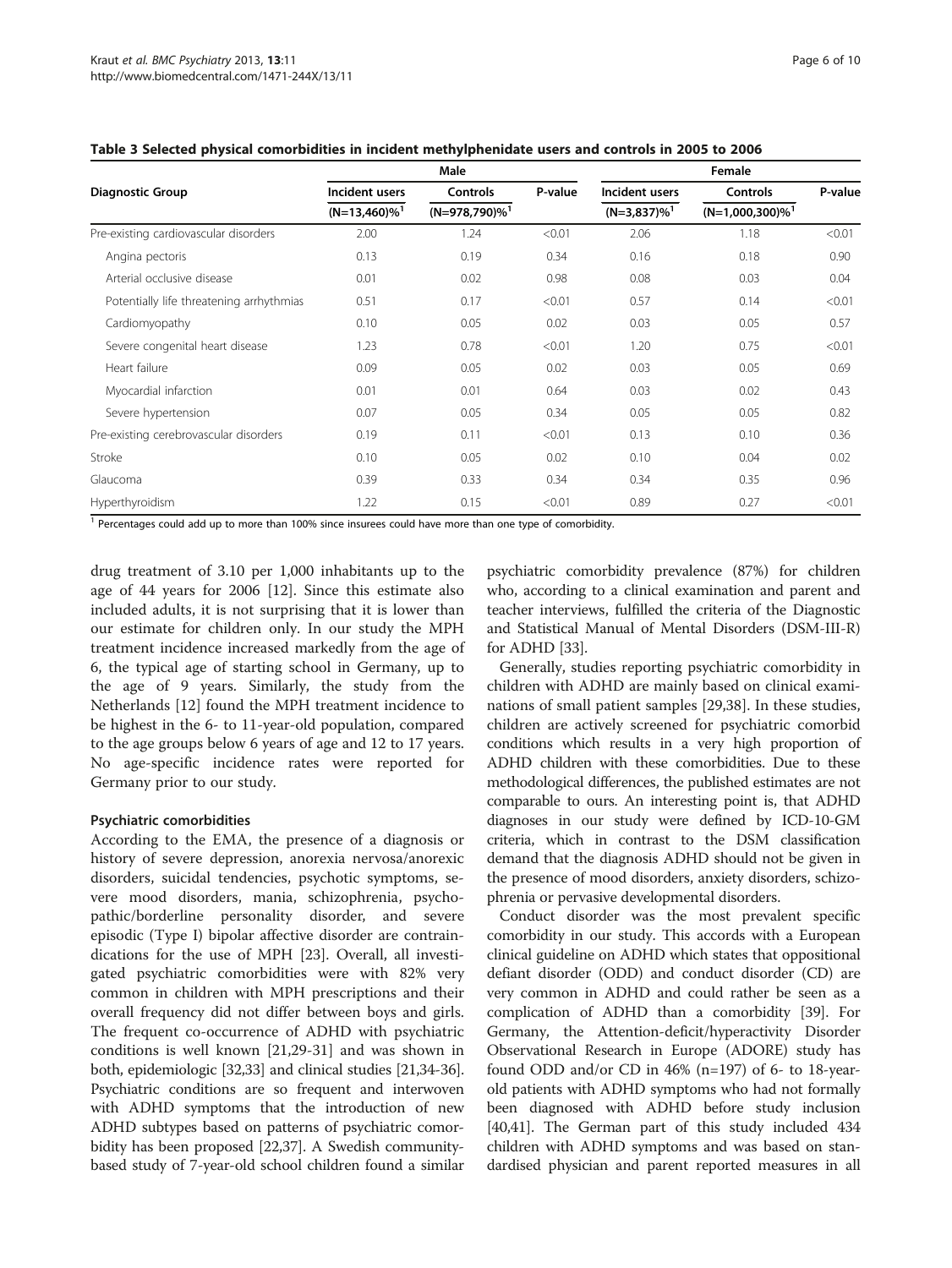children which may explain the higher prevalence found in the ADORE study compared to our results. In another small population-based sample of 7-year-old children as many as 60% of those with ADHD had a comorbid diagnosis of ODD [[33](#page-8-0)]. A detailed discussion of the association of conduct disorder with ADHD can be found in a review by Biederman and colleagues, which reports that ODD/CD have been found in 30% to 50% of children with ADHD in clinical and in epidemiological studies [\[21\]](#page-8-0).

A prospective study showed that children with ADHD are at a 4.3-fold higher risk to develop major depression or dysthymia (according to DSM-IV criteria) through the age of 18 compared to children without ADHD [\[42](#page-9-0)]. Another prospective study including adolescent and young adult females with ADHD also using DSM-IV criteria found a 2.5 times higher risk of major depression in the presence of ADHD compared to female controls without ADHD [\[29\]](#page-8-0). Due to non-specific coding of depression in the database (F32.9), we could not investigate major depression in children with and without MPH use, however, depression overall was significantly more frequent in male and female children receiving MPH prescriptions than in the respective controls.

Clinical and epidemiological studies have reported that ADHD and anxiety disorders occur together in 8% to 30% of children [[31](#page-8-0)]. A recent review stated that the cooccurrence of anxiety disorders with ADHD averages 25% in these studies [\[43](#page-9-0)]. The ADORE study found anxiety and/or depression in 14% (n=57) of German study participants [\[41\]](#page-9-0). Anxiety disorders in a wider sense also include obsessive compulsive disorders and a variety of other forms of anxiety disorders. In our study, only generalized anxiety disorders were analysed and occurred rarely, but, as all considered psychiatric comorbidities was significantly more frequent in MPH users compared to controls.

We found only a small number of children and adolescents with a diagnosis of bipolar affective disorder in our study, but still there were statistically significant differences between MPH users and controls. In the literature, bipolar disorder was reported in up to 22% of children with ADHD [\[43](#page-9-0)]. The difference can be related to the fact that ICD-10-GM criteria demand that the diagnosis ADHD should not be given in the presence of mood disorders, anxiety disorders, schizophrenia or pervasive developmental disorders.

#### Cardiovascular and other comorbidities

A review of adverse drug reaction reports in the US and Europe has led to concerns that MPH treatment may be associated with rare cardiovascular complications [\[17](#page-8-0)]. The EMA contraindicated the use of MPH in patients with the following cardiovascular conditions: preexisting cardiovascular disorders including heart failure, arterial occlusive disease, angina, haemodynamically significant congenital heart disease, cardiomyopathies, myocardial infarction, potentially life-threatening arrhythmias and channelopathies [[23\]](#page-8-0). Meanwhile, two database studies investigating the cardiovascular safety of ADHD drugs have been published which did not

show an increased risk for serious cardiovascular outcomes [[44,45\]](#page-9-0). Further contraindications resulting from the EMA safety evaluation are cerebrovascular disorders, phaeochromocytoma, hyperthyroidism or thyrotoxicosis, and glaucoma. A thorough pre-treatment and ongoing screening of the psychiatric and cardiovascular status of the patient is considered necessary by the EMA.

Even though cardiovascular conditions are quite rare in children in general, we found higher prevalence estimates for pre-existing cardiovascular disorders in children who were started on MPH treatment compared to controls, especially for congenital heart diseases and lifethreatening arrhythmias. There is some evidence for ADHD being more prevalent in children with heart disease than in the general paediatric population consistent with our findings [[46](#page-9-0)]. A possible explanation for this association is that chronic or intermittent hypoxia has an adverse impact on development, behaviour and academic achievement [[47\]](#page-9-0).

Our prevalence estimates of congenital heart disease in controls were somewhat higher than those from a Canadian population-based database study which reported a prevalence of severe congenital heart disease of 0.02 per 100 children and adolescents under the age of 18 years in 2000 [[48](#page-9-0)]. Since no specific estimates for the prevalence of the investigated cardiovascular and other comorbidities in children are published for Germany, it was not possible to compare our estimates of the prevalence of these disorders in the control group with national estimates.

ADHD has been associated with a generalized resistance to thyroid hormone, but this could not be confirmed in clinical studies [[49](#page-9-0),[50](#page-9-0)]. It is not clear why hyperthyroidism was more common in MPH users in our study. A possible explanation could be given by more frequently performed diagnostic investigations for hyperthyroidism in children with ADHD and, as a consequence, a more frequent detection of clinically non-severe cases.

# Strengths and limitations

The main strengths of this analysis are the large size and the population-based nature of the database. GePaRD consists of records of four statutory health insurance companies and was shown to be representative for Germany regarding the sex and age distribution, hospital admissions and drug prescriptions [\[25,](#page-8-0)[51](#page-9-0)].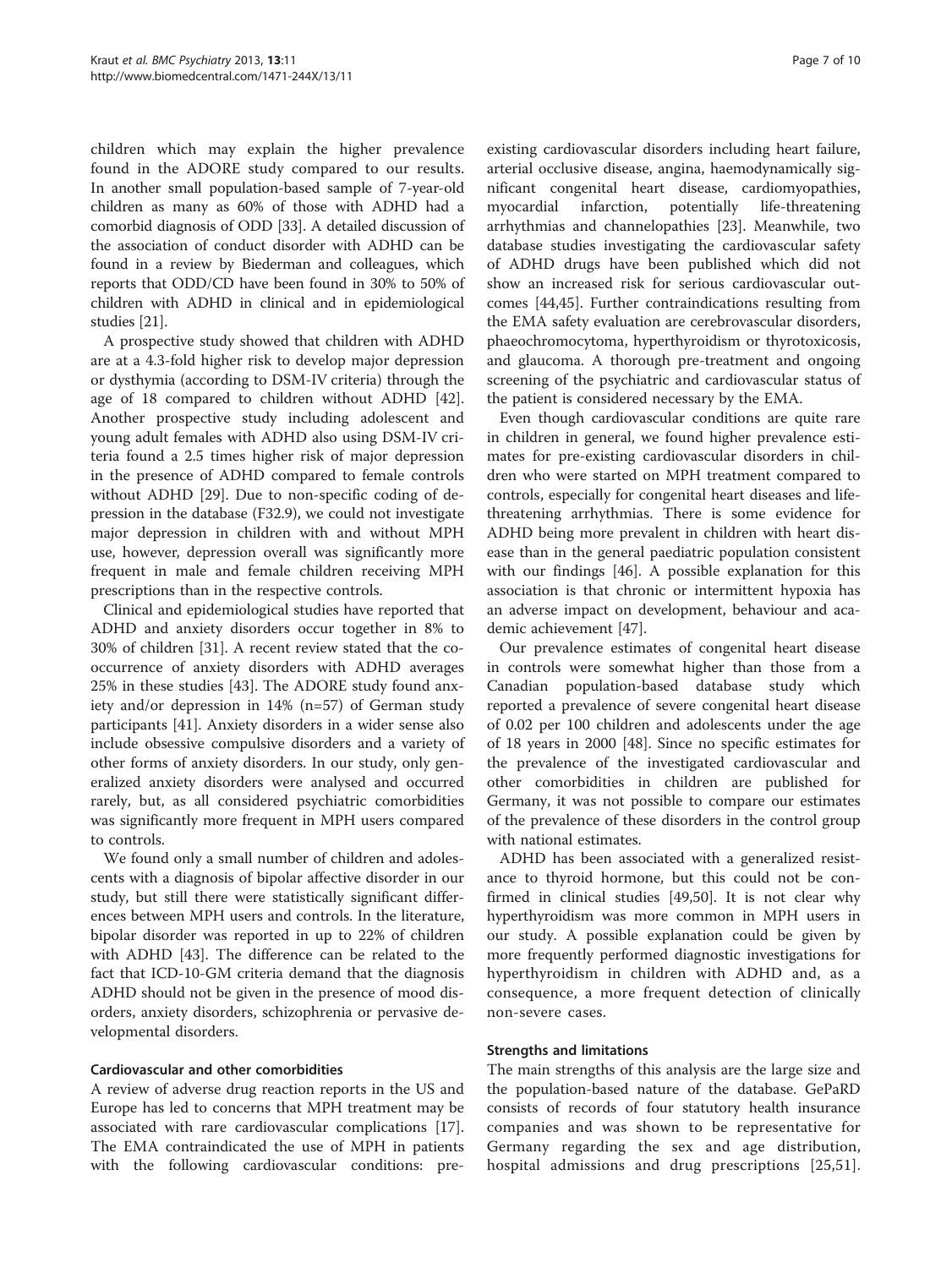To compensate for differences in the fraction of persons included in the database across federal states, we weighted the derived estimates with population weights obtained from the Federal Statistical Office [[27](#page-8-0)]. In Germany, MPH belongs to the controlled substances and prescribing is regulated by law. Thus, MPH prescriptions are considered to have a high validity and are easily identifiable in GePaRD.

Our study focussed on description of pre-existing comorbidities among children receiving MPH to investigate the impact of new contraindications implemented by the EMA. MPH is mainly used for the treatment of ADHD and the only other indication it is licensed for in Europe is the very rare condition narcolepsy. Since under-coding of ADHD diagnosis in routine data may occur, we equated children who received MPH treatment with children with ADHD. This might have lead to some misclassification. Among children with ADHD diagnoses, the presence of certain psychiatric comorbidities decreased the probability of drug prescriptions in two US-based studies using Medicaid data [[52](#page-9-0),[53](#page-9-0)]. This might indicate that comorbidity is less prevalent in MPH-treated patients than in ADHD patients overall, however, we do not know whether these results are transferable to Germany. The higher psychiatric comorbidity in Germany found in the ADORE study, which was based on an investigation of children with ADHD symptoms overall and not only of those treated with MPH, could indicate that this may also apply to Germany.

Due to diagnostic coding by ICD-10-GM codes in the database, we could only assess diagnoses which are coded in this system. Some contraindications for MPH, e.g. potentially life-threatening channelopathies, could not be assessed as they do not have separate codes in the ICD-10 coding system. Also, ICD-10 codes do not give any indication of the severity of the disease. Some psychiatric diagnoses may be under coded as e.g. ODD, explaining the lower prevalence found in our study than in other German studies.

ADHD children are likely under closer surveillance than control children and may additionally be screened for organic causes of their symptoms. For this reason, some bias regarding the detection of comorbidity in ADHD children is possible. Additional analyses (i) of all newly diagnosed ADHD patients and (ii) of all newly diagnosed ADHD patients who started treatment with MPH within 365 days of their ADHD diagnosis in the database showed only slight differences in the prevalence of comorbidities compared to the MPH users in this study. These additional analyses were conducted in children within the same age range as in this study, thereby ruling out possible concerns regarding detection bias in ADHD children as far as possible. Only hyperthyroidism was substantially higher in ADHD children in this study compared to newly diagnosed ADHD children. This might be in fact the result of detection bias as discussed earlier.

Finally, at the time the analysis was conducted, only data for the years 2004 to 2006 were available. For that reason, we were not able to ascertain the impact of the contraindications introduced by the EMA in the beginning of 2009 on prescribing behaviour. Our study provides insight in how many children might be affected by psychiatric comorbidity in general and by these newly agreed contraindications in particular. MPH treatment of ADHD in children with contraindications might outweigh the risks of not treating ADHD in many cases [[18](#page-8-0)[,54\]](#page-9-0).

### Conclusions

MPH treatment prevalence was in accordance with the published estimate of a national study, while results from smaller regional studies may indicate regional variations in prescribing behaviour. In this study we reported age-specific treatment incidence rates for the first time. Children starting MPH treatment had a high prevalence of pre-existing psychiatric comorbidities which may affect MPH prescribing. Cardiovascular and other comorbidities were generally rare, but require attention as they were more common among those who received MPH than in the control group.

#### Competing interests

AAK received funding from Sanofi Pasteur MSD for the annual conference of the German Society of Epidemiology in 2010. The present work is unrelated to the funding mentioned. TB served in an advisory or consultancy role for Bristol Myers-Sqibb, Develco Pharma, Lilly, Medice, Novartis, Shire, Viforpharma; YES-Pharma. He received conference attendance support and conference support or received speaker's fee by Lilly, Janssen McNeil, Medice, Novartis and Shire. He is/has been involved in clinical trials conducted by Lilly and Shire. The present work is unrelated to the above grants and relationships. RTM received research funding from Sanofi Pasteur MSD and Bayer-Pharma. The mentioned funding is unrelated to the present work. EG is running a department that occasionally performs studies for pharmaceutical industries with the full freedom to publish. The companies include Mundipharma, Bayer-Pharma, Stada, Sanofi-Aventis, Sanofi-Pasteur, Novartis, Celgene and GSK. In the past, EG has been consultant to Bayer-Schering, Nycomed, Teva and Novartis. The present work is unrelated to the stated relationships. IL, CL, UP and FP declare no competing interests.

#### Authors' contributions

AAK, CL, TB, RTM, and EG were involved in the study conception and study design, and all authors in the interpretation of the results. AAK and IL were involved in drafting the manuscript; IL conceptualised and performed the statistical analysis. All authors have critically revised and approved the final manuscript.

#### Acknowledgements

The authors are grateful to all statutory health insurances which provided data for this study, namely the AOK Bremen/Bremerhaven, the DAK - Gesundheit, the Techniker Krankenkasse (TK), and the hkk. The analysis was conducted within the Pilot Study of the German Population Based Long Term Follow-Up of ADHD (GEPOLO-ADHD) funded by the German Federal Ministry of Education and Research, project number: 01ER0817. The sponsor had no role in the study design, analysis and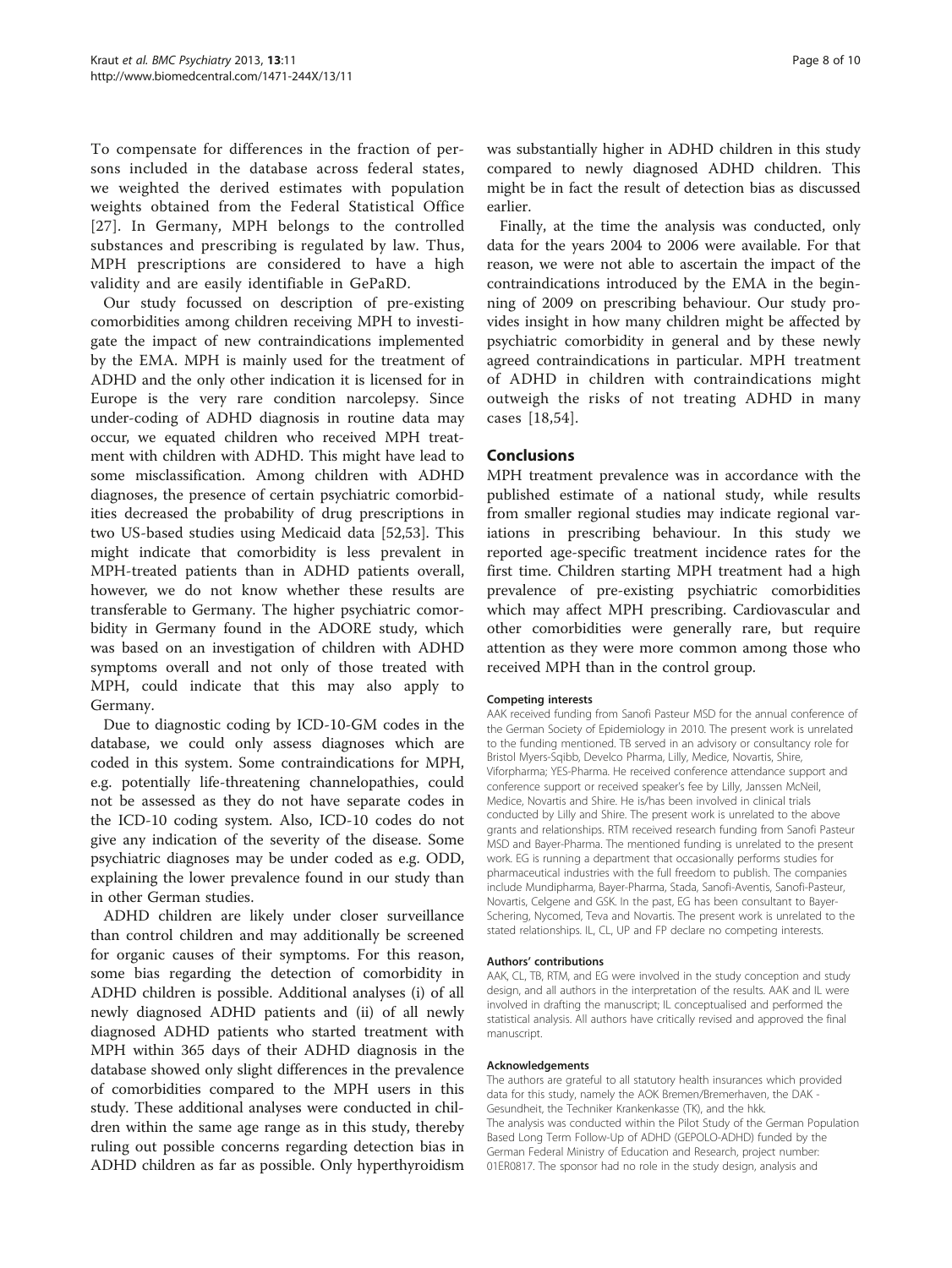<span id="page-8-0"></span>interpretation of the data, writing of the manuscript or the decision to submit the manuscript for publication.

#### Author details

<sup>1</sup>Department of Clinical Epidemiology, Leibniz Institute for Prevention Research and Epidemiology – BIPS, Achterstrasse 30, Bremen 28359, Germany. <sup>2</sup>Department of Child and Adolescent Psychiatry, Central Institute of Mental Health, University of Heidelberg, Mannheim, J 5, Mannheim 68159, Germany.<sup>3</sup> Centre for Psychology and Rehabilitation, University of Bremen, Grazer Strasse 2 & 6, Bremen 28359, Germany. <sup>4</sup>Department of Epidemiology, Helmholtz Centre for Infection Research, Inhoffenstraße 7, 38124 Braunschweig, Germany. <sup>5</sup>Faculty of Human and Health Sciences, University of Bremen, Bremen, Germany.

#### Received: 12 April 2012 Accepted: 4 January 2013 Published: 7 January 2013

#### References

- 1. Rappley MD: Safety issues in the use of methylphenidate. An American perspective. Drug Saf 1997, 17:143–148.
- 2. Schubert I, Koster I, Lehmkuhl G: The changing prevalence of attentiondeficit/hyperactivity disorder and methylphenidate prescriptions: a study of data from a random sample of insurees of the AOK Health Insurance Company in the German State of Hesse, 2000–2007. Dtsch Arztebl Int 2010, 107:615–621.
- 3. Sullivan SS: Narcolepsy in adolescents. Adolesc Med State Art Rev 2010, 21:542–555.
- 4. Schwabe U, Paffrath D: Arzneiverordnungs-Report '91 Akutelle Daten, Kosten, Trends und Kommentare. Stuttgart, New York: Gustav Fischer Verlag; 1990.
- Schwabe U, Paffrath D: Arzneiverordnungs-Report 2010 Aktuelle Daten, Kosten, Trends und Kommentare. Berlin, Heidelberg: Springer; 2010.
- Janhsen K: [Pillen für den Zappelphillipp]. In GEK-Arzneimittelreport 2007. Auswertungsergebnisse der GEK-Daten aus den Jahren 2005–2006. Schriftenreihe zur Gesundheitsanalyse Volume 55. Edited by Glaeske G, Janhsen K. St. Augustin: Asgard-Verlag; 2007:226–244.
- 7. Knellwolf AL, Deligne J, Chiarotti F, Auleley GR, Palmieri S, Boisgard CB, et al: Prevalence and patterns of methylphenidate use in French children and adolescents. Eur J Clin Pharmacol 2008, 64:311–317.
- Schmidt-Troschke SO, Ostermann T, Melcher D, Schuster R, Erben CM, Matthiessen PF: The use of methylphenidate in children: analysis of prescription usage based in routine data of the statutory health insurance bodies concerning drug prescriptions. Gesundheitswesen 2004, 66:387–392.
- Vinker S, Vinker R, Elhayany A: Prevalence of methylphenidate use among Israeli children: 1998–2004. Clin Drug Investig 2006, 26:161–167.
- 10. Zoega H, Baldursson G, Hrafnkelsson B, Almarsdottir AB, Valdimarsdottir U, Halldorsson M: Psychotropic drug use among Icelandic children: a nationwide population-based study. J Child Adolesc Psychopharmacol 2009, 19:757–764.
- 11. Lindemann C, Langner I, Kraut AA, Banaschewski T, Schad-Hansjosten T, Petermann U, et al: Age-specific prevalence, incidence of new diagnoses, and drug treatment of attention-deficit / hyperactivity disorder in Germany. J Child Adolesc Psychopharmacol 2012, 22:307–14.
- 12. van den Ban E, Souverein P, Swaab H, van EH Heerdink R, Egberts T: Trends in incidence and characteristics of children, adolescents, and adults initiating immediate- or extended-release methylphenidate or atomoxetine in the Netherlands during 2001–2006. J Child Adolesc Psychopharmacol 2010, 20:55–61.
- 13. Winterstein AG, Gerhard T, Shuster J, Zito J, Johnson M, Liu H, et al: Utilization of pharmacologic treatment in youths with attention deficit/ hyperactivity disorder in Medicaid database. Ann Pharmacother 2008, 42:24–31.
- 14. Merkel RL Jr, Kuchibhatla A: Safety of stimulant treatment in attention deficit hyperactivity disorder: Part I. Expert Opin Drug Saf 2009, 8:655-668.
- 15. Smith BH, Waschbusch DA, Willoughby MT, Evans S: The efficacy, safety, and practicality of treatments for adolescents with attention-deficit/ hyperactivity disorder (ADHD). Clin Child Fam Psychol Rev 2000, 3:243-267.
- 16. Stiefel G, Besag FM: Cardiovascular effects of methylphenidate, amphetamines and atomoxetine in the treatment of attention-deficit hyperactivity disorder. Drug Saf 2010, 33:821–842.
- 17. Drug Safety and Risk Management Advisory Committee Meeting February 9–10, 2006. [[http://www.fda.gov/ohrms/dockets/ac/06/briefing/](http://www.fda.gov/ohrms/dockets/ac/06/briefing/2006-4202_00_TOC.htm) [2006-4202\\_00\\_TOC.htm\]](http://www.fda.gov/ohrms/dockets/ac/06/briefing/2006-4202_00_TOC.htm).
- 18. Merkel RL: Safety of stimulant treatment in attention deficit hyperactivity disorder: part II. Expert Opin Drug Saf 2010, 9:917-935.
- 19. Vitiello B: Understanding the risk of using medications for attention deficit hyperactivity disorder with respect to physical growth and cardiovascular function. Child Adolesc Psychiatr Clin N Am 2008, 17:59–74.
- 20. Nissen SE: ADHD drugs and cardiovascular risk. N Engl J Med 2006, 354:1445–1448.
- 21. Biederman J, Newcorn J, Sprich S: Comorbidity of attention deficit hyperactivity disorder with conduct, depressive, anxiety, and other disorders. Am J Psychiatry 1991, 148:564-577.
- 22. Pliszka SR: Comorbidity of attention-deficit/hyperactivity disorder with psychiatric disorder: an overview. J Clin Psychiatry 1998, 59(Suppl 7):50-58.
- 23. Elements recommended for inclusion in Summaries of Product Characteristics for methylphenidate-containing medicinal products authorised for the treatment of ADHD in children aged six years and above and adolescents. [[http://www.ema.europa.eu/docs/en\\_GB/](http://www.ema.europa.eu/docs/en_GB/document_library/Referrals_document/Methylphenidate_31/WC500011184.pdf) [document\\_library/Referrals\\_document/Methylphenidate\\_31/WC500011184.](http://www.ema.europa.eu/docs/en_GB/document_library/Referrals_document/Methylphenidate_31/WC500011184.pdf) [pdf](http://www.ema.europa.eu/docs/en_GB/document_library/Referrals_document/Methylphenidate_31/WC500011184.pdf)].
- 24. Press release. European Medicines Agency makes recommendations for safer use of Ritalin and other methylphenidate-containing medicines in the EU. [[http://www.ema.europa.eu/ema/index.jsp?curl=pages/medicines/](http://www.ema.europa.eu/ema/index.jsp?curl=pages/medicines/human/referrals/Methylphenidate/human_referral_000100.jsp&mid=WC0b01ac0580024e9a) [human/referrals/Methylphenidate/human\\_referral\\_000100.](http://www.ema.europa.eu/ema/index.jsp?curl=pages/medicines/human/referrals/Methylphenidate/human_referral_000100.jsp&mid=WC0b01ac0580024e9a) [jsp&mid=WC0b01ac0580024e9a](http://www.ema.europa.eu/ema/index.jsp?curl=pages/medicines/human/referrals/Methylphenidate/human_referral_000100.jsp&mid=WC0b01ac0580024e9a)].
- 25. Pigeot I, Ahrens W: Establishment of a pharmacoepidemiological database in Germany: methodological potential, scientific value and practical limitations. Pharmacoepidemiol Drug Saf 2008, 17:215–223.
- 26. Newcombe RG, Altman DG: Proportions and their differences. In Statistics with confidence, Newcombe RG, Altman DG. Edited by Altman DG. Bristol: JW Arrowsmith Ltd; 2001:45–56.
- 27. Regio-Stat: Regionalstatistischer Datenkatalog des Bundes und der Länder 2008 (unveröffentlichte Testversion). Statistische Ämter des Bundes und der Länder; 2008.
- 28. Schlack R, Holling H, Kurth BM, Huss M: The prevalence of attentiondeficit/hyperactivity disorder (ADHD) among children and adolescents in Germany. Initial results from the German Health Interview and Examination Survey for Children and Adolescents (KiGGS). Bundesgesundheitsblatt Gesundheitsforschung Gesundheitsschutz 2007, 50:827–835.
- 29. Biederman J, Ball SW, Monuteaux MC, Mick E, Spencer TJ, McCreary M, et al: New insights into the comorbidity between ADHD and major depression in adolescent and young adult females. J Am Acad Child Adolesc Psychiatry 2008, 47:426–434.
- 30. Gillberg C, Gillberg IC, Rasmussen P, Kadesjo B, Soderstrom H, Rastam M, et al: Co-existing disorders in ADHD – implications for diagnosis and intervention. Eur Child Adolesc Psychiatry 2004, 13(Suppl 1):80–92.
- 31. Spencer T, Biederman J, Wilens T: Attention-deficit/hyperactivity disorder and comorbidity. Pediatr Clin North Am 1999, 46:915-27.
- 32. Bird HR, Gould MS, Staghezza-Jaramillo BM: The comorbidity of ADHD in a community sample of children aged 6 through 16 years. J Child Fam Stud 1994, 3:365–378.
- 33. Kadesjo B, Gillberg C: The comorbidity of ADHD in the general population of Swedish school-age children. J Child Psychol Psychiatry 2001, 42:487–492.
- Elia J, Ambrosini P, Berrettini W: ADHD characteristics: I. Concurrent comorbidity patterns in children & adolescents. Child Adolesc Psychiatry Ment Health 2008, 2:15.
- 35. Schmidt S, Petermann F: Developmental psychopathology: Attention Deficit Hyperactivity Disorder (ADHD). BMC Psychiatry 2009, 9:58.
- 36. Schmidt S, Brähler E, Petermann F, Koglin U: Komorbide Belastungen bei Jugendlichen und jungen Erwachsenen mit ADHS. Z Psychiatr Psychol Psychother 2012, 60:15–26.
- 37. Jensen PS, Hinshaw SP, Kraemer HC, Lenora N, Newcorn JH, Abikoff HB, et al: ADHD comorbidity findings from the MTA study: comparing comorbid subgroups. J Am Acad Child Adolesc Psychiatry 2001, 40:147–158.
- 38. Biederman J, Monuteaux MC, Kendrick E, Klein KL, Faraone SV: The CBCL as a screen for psychiatric comorbidity in paediatric patients with ADHD. Arch Dis Child 2005, 90:1010–1015.